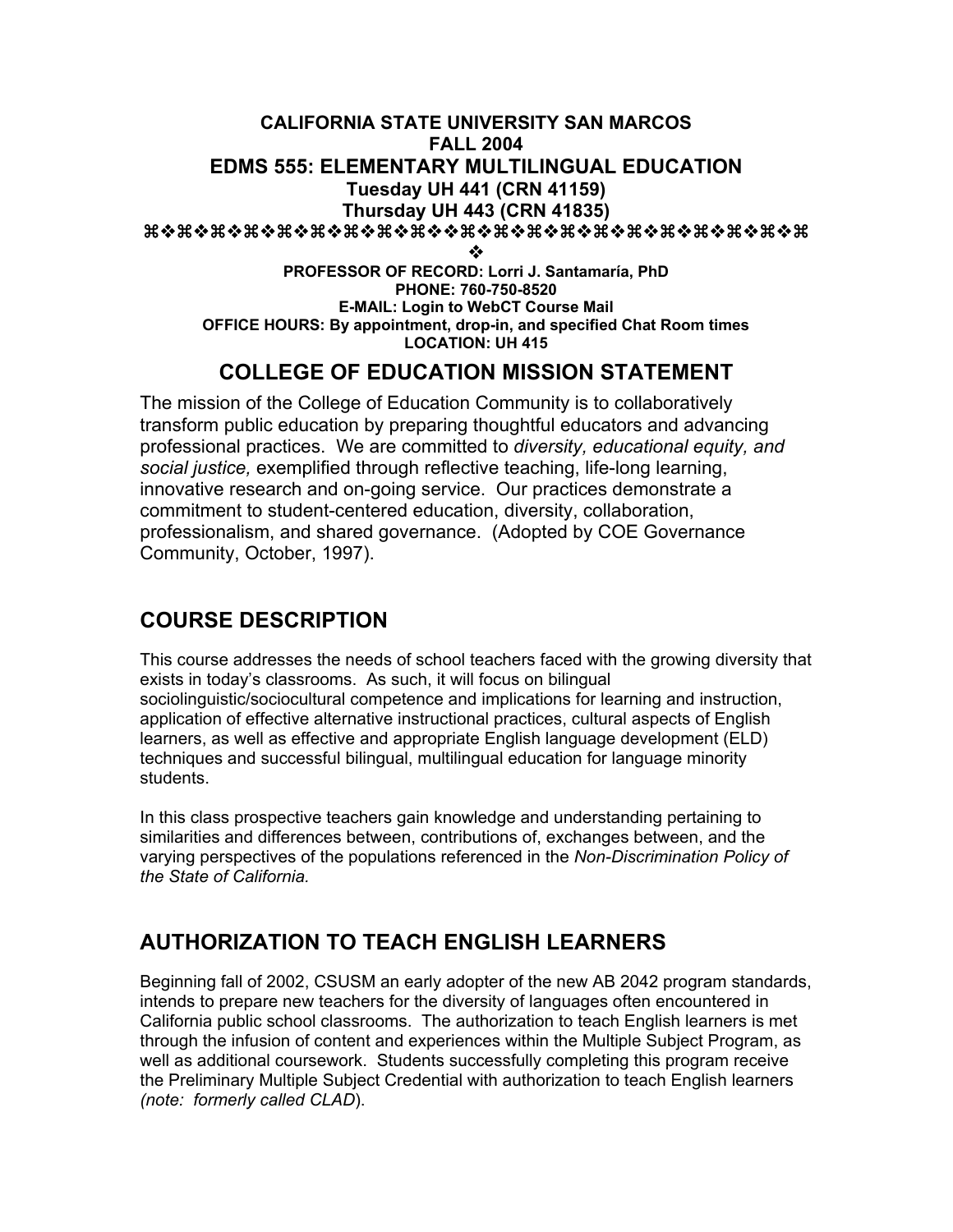## **STANDARD ALIGNMENT**

The course objectives, assignments, and assessments have been aligned with the CTC standards for Multiple Subjects Credential. Please be sure to incorporate artifacts from this class into your final comprehensive portfolio. Look for the violet standards embedded in your assignments and class work. The following standards are addressed in this class:

**Standard 3: Relationship between Theory and Practice Standard 4: Pedagogical Thought and Reflective Practice Standard 5**: Equity, Diversity, and Access to the Core Curriculum **Standard 7.a.b:** Preparation to Teach Reading-Language Arts **Standard 8:** Pedagogical Preparation for Subject-Specific Content Instruction **Standard 11.c :** Preparation to use Educational Ideas and Research **Standard 13:** Preparation to Teach English Learners

## **TEACHER PERFORMANCE EXPECTATION (TPE) COMPETENCIES**

This course is designed to help teachers seeking the Multiple Subjects Credential to develop the skills, knowledge, and attitudes necessary to assist schools and districts in implementing effective programs for all students. The successful candidate will be able to merge theory and practice in order to realize a comprehensive and extensive educational program for all students. Look for the green TPEs embedded in your assignments and class work. The following TPE's are addressed in this course:

#### **Primary Emphasis**

- **TPE 1:** Specific Pedagogical Skills for Subject Matter Instruction **TPE 4:** Making Content Accessible **TPE 5:** Student engagement
- **TPE 7:** Teaching English Learners

#### **Secondary Emphasis:**

- **TPE 3:** Interpretation and Use of Assessments
- **TPE 6:** Developmentally Appropriate Teaching Practices
- **TPE 11:** Social Environment
- **TPE 14**: Educational Technology
- **TPE 15**: Social Justice and Equity

## **COLLEGE OF EDUCATION ATTENDANCE POLICY**

Due to the dynamic and interactive nature of courses in the College of Education, all students are expected to attend all classes and participate actively. At a minimum, students must attend more than 80% of class time, or s/he *may not receive a passing grade* for the course at the discretion of the Professor*. Individual Professors may adopt more stringent attendance requirements.* Should the student have extenuating circumstances, s/he should contact the Professor as soon as possible. (*adopted by the*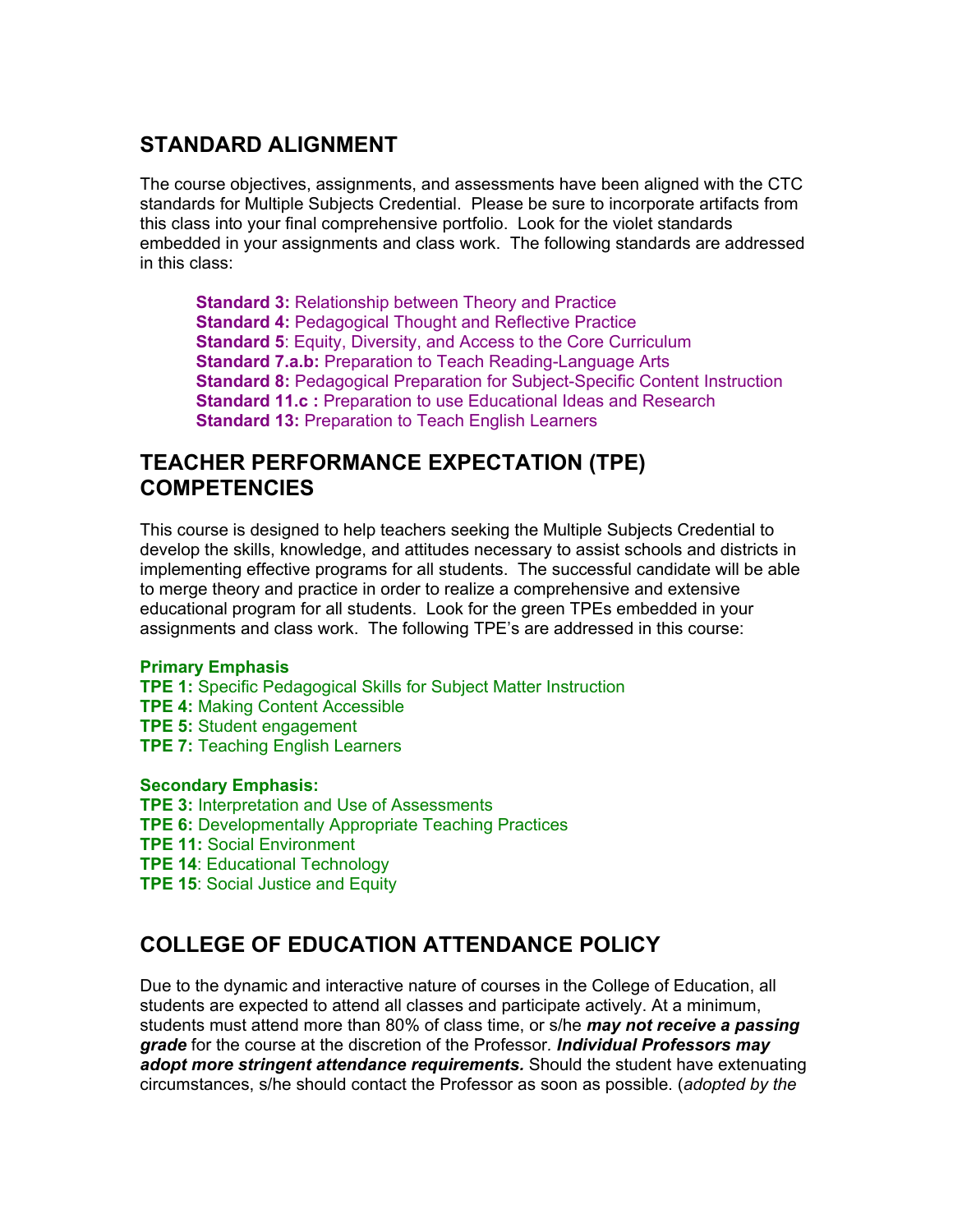*COE Governance Community, December, 1997*). *NOTE: This means that if you miss three (3) classes you cannot receive a passing grade for the class!*

## **GENERAL CONSIDERATIONS**

#### *NOTE: THE PROFESSOR RESERVES THE RIGHT TO CHANGE, ADD TO, OR DELETE ANY MATERIAL FROM THE COURSE.*

#### **Academic Honesty**

I expect that each student will do his/her own work, and contribute equally to group projects and processes. Plagiarism or cheating is unacceptable under any circumstance. If you are in doubt about whether your work is paraphrased or plagiarized see the Plagiarism Prevention for Students website

http://courses.csusm.edu/sthompsn/plagiarism/about\_site.html. If there are questions about academic honesty, please consult the University catalog.

#### **Appeals**

Every student has the right to appeal grades, or appeal for redress of grievances incurred in the context of any class. Disputes may be resolved informally with the professor, or through the formal grades appeal process. For the latter, consult Dr. P. Kelly, Associate Dean.

#### **Ability**

Every student has the right to equitable educational consideration and appropriate accommodation. Students having differing ability (mobility, sight, hearing, documented learning challenges, first language/English as a second language) are requested to contact the professor at the earliest opportunity. Every effort will be made to accommodate special needs. Students are reminded of the availability of Disabled Student Services, the Writing Center, technology assistance in the computer labs, and other student support services available as part of reasonable accommodation for special needs students.

If you require reasonable accommodations please contact Disabled Student Services in order to make the necessary arrangements. This organization is located in Craven Hall, Room 5025a, and can be reached at (760) 750-4905 or (760) 750-4909 (TDD users).

## **GENERAL COURSE OBJECTIVES**

- 1) You will have opportunities to become familiar with basic terms, philosophies, problems, issues, history, and practices related to the education of language minority persons in California and the US.
- 2) You will have opportunities to demonstrate understanding of the most important goals of bilingual/multicultural education.
- 3) You will have opportunities to explain the theoretical framework upon which bilingual education is founded.
- 4) You will have opportunities to demonstrate understanding of existing student identification, assessment, and language redesignation requirements for the state of California.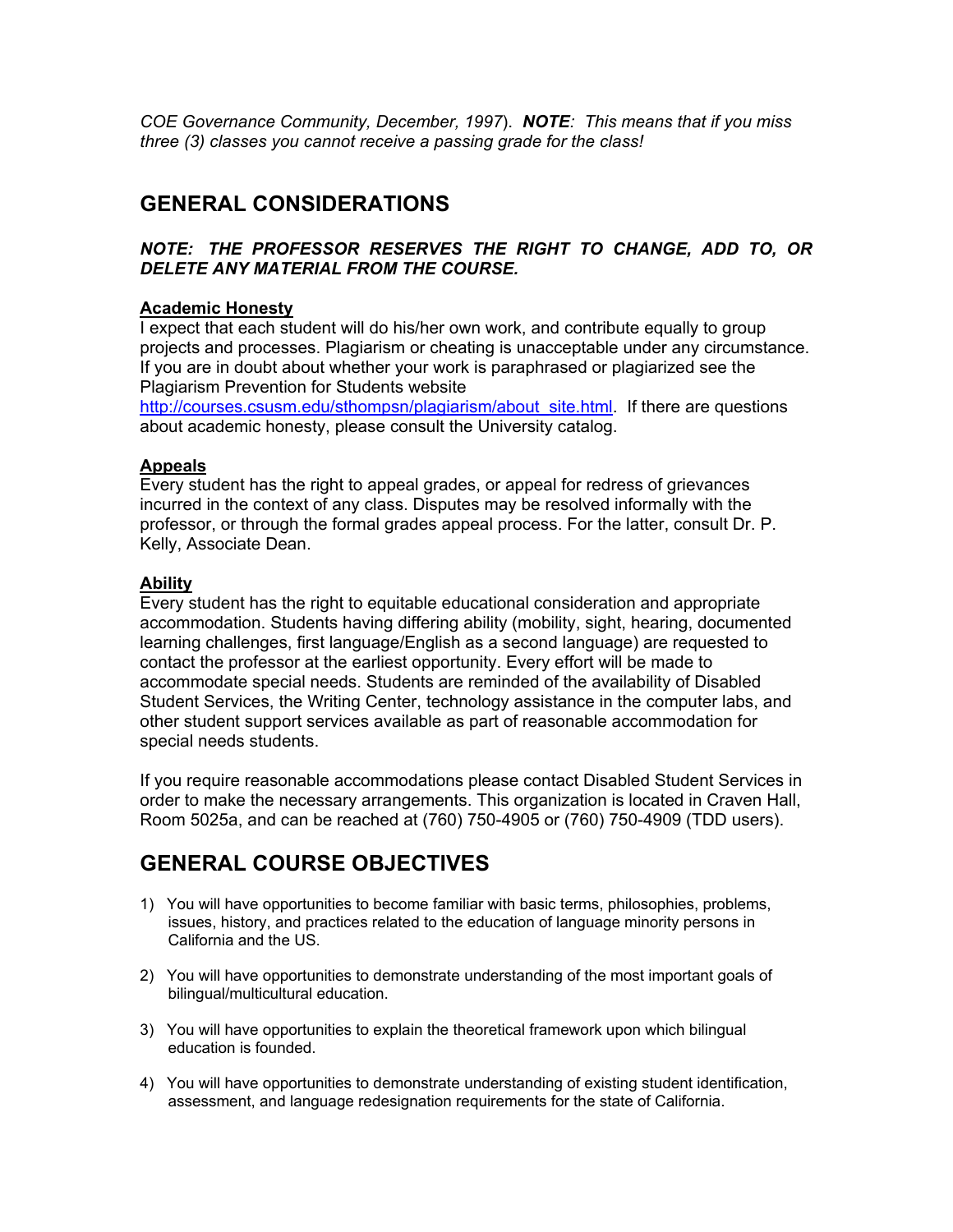- 5) You will have opportunities to explain the connections between bilingual education, English as a second language, SDAIE and other pertinent methodologies.
- 6) You will demonstrate several models of multicultural education and their implications for curriculum, instruction, and educational policy.
- 7) You will have opportunities to explain the meaning of culture, differentiated index, the necessity for cultural convergence in schools, and other research-based related notions of multicultural education.
- 8) You will learn to develop and understand each individual student, create a more just and humane learning environment, and help students in their growth and development as human beings.

## **COURSE REQUIREMENTS**

## **REQUIRED TEXTS**

Echevarria, J. & Graves, A. (2005). Sheltered content instruction: Teaching English language learners with diverse abilities. Boston: Allyn and Bacon.

Peregoy, S. F. & Boyle, O. F. (2005) *Reading, Writing, & Learning in ESL* (4th Edition). Longman.

## **COURSE REQUIREMENTS**

In this class, all students begin with 100 points. Points will be deducted from your total, based on the quality of the work you turn in for each assignment.

In addition, all students are expected to participate in class activities and demonstrate reflective learning. It is important that students are well prepared for course sessions by completing the readings and assignments scheduled before class meetings. Unless otherwise negotiated with the instructor, all assignments are to be submitted to **WebCT Assignments** on the due date. **Assignments not submitted on due date will lose 10% of earned credit per day.** Assignments should be typed and double-spaced. Hard copies of assignments will be student or peer evaluated and turned in at the end of the semester in a final learning portfolio due **Friday October 22nd.**

The following grading scale will be used with the points students have remaining at the end of class:

| 93-100%A |  |
|----------|--|
| 90-92%A- |  |
| 88-89%B+ |  |
| 83-87%B  |  |
| 80-82%B- |  |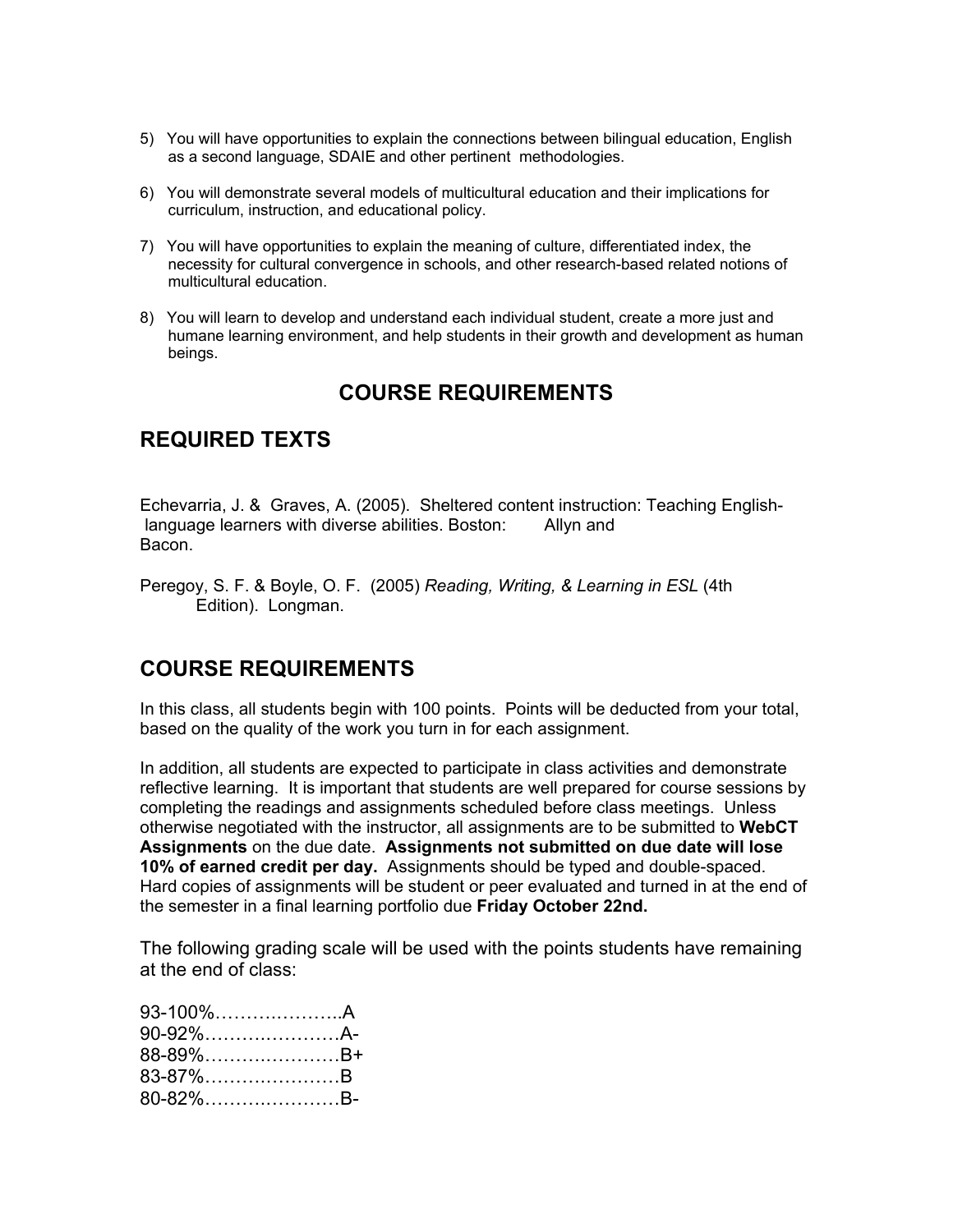| 75-79%C+       |  |
|----------------|--|
|                |  |
| 70-71C-        |  |
| 60-69%D        |  |
| 59% and belowF |  |

*Note: Students are reminded that the College requires completion of this course with a C+ or higher.*

All assignments are due on the dates indicated below (also indicated on the course weekly activity listing). On the due date, credit for completion will be recorded. At the end of the course (October 22), your learning portfolios with each assignment and self-assessments (and/or peer-assessments) will be turned in to me. You are responsible for keeping your work organized and ready for final presentation and evaluation. Please manage your time and plan accordingly. Assignments must be *word processed/ typewritten, doublespaced, with standard margins, unless completed in class*. It is expected that all assignments will reflect university level composition.

## **ASSIGNMENTS, DUE DATES, AND BEGINNING POINT VALUES**

#### 1. **Attendance, Disposition, and Class Participation 30 points**

**Standard 4:** Pedagogical Thought and Reflective Practice

# **Primary Emphasis**

**TPE 5:** Student engagement

#### **Secondary Emphasis:**

**TPE 11:** Social Environment **TPE 14**: Educational Technology

First is the expectation that you will attend all class sessions and participate actively in class activities, group and individual sharing, and discussions. Remember, if you miss three class sessions (or more), you will automatically lose between 30 and 40 points, dropping your grade to the C range, based on the COE attendance policy. Attendance on WebCT will be taken as well as "in class" attendance. Your regular participation in this forum is as important as your physical attendance in class.

**TEN** of these points are associated with WebCT assignments due by end of class periods. You need to be on WebCT every class session in order to secure these points.

#### 2. **WebCT Interactive Discussion Boards (4 @ 5 pts each)** *(Due in class WEEK of: 9/6, 9/13, 9/20, 10/4)* **20 points**

**Standard 3:** Relationship between Theory and Practice **Standard 4: Pedagogical Thought and Reflective Practice**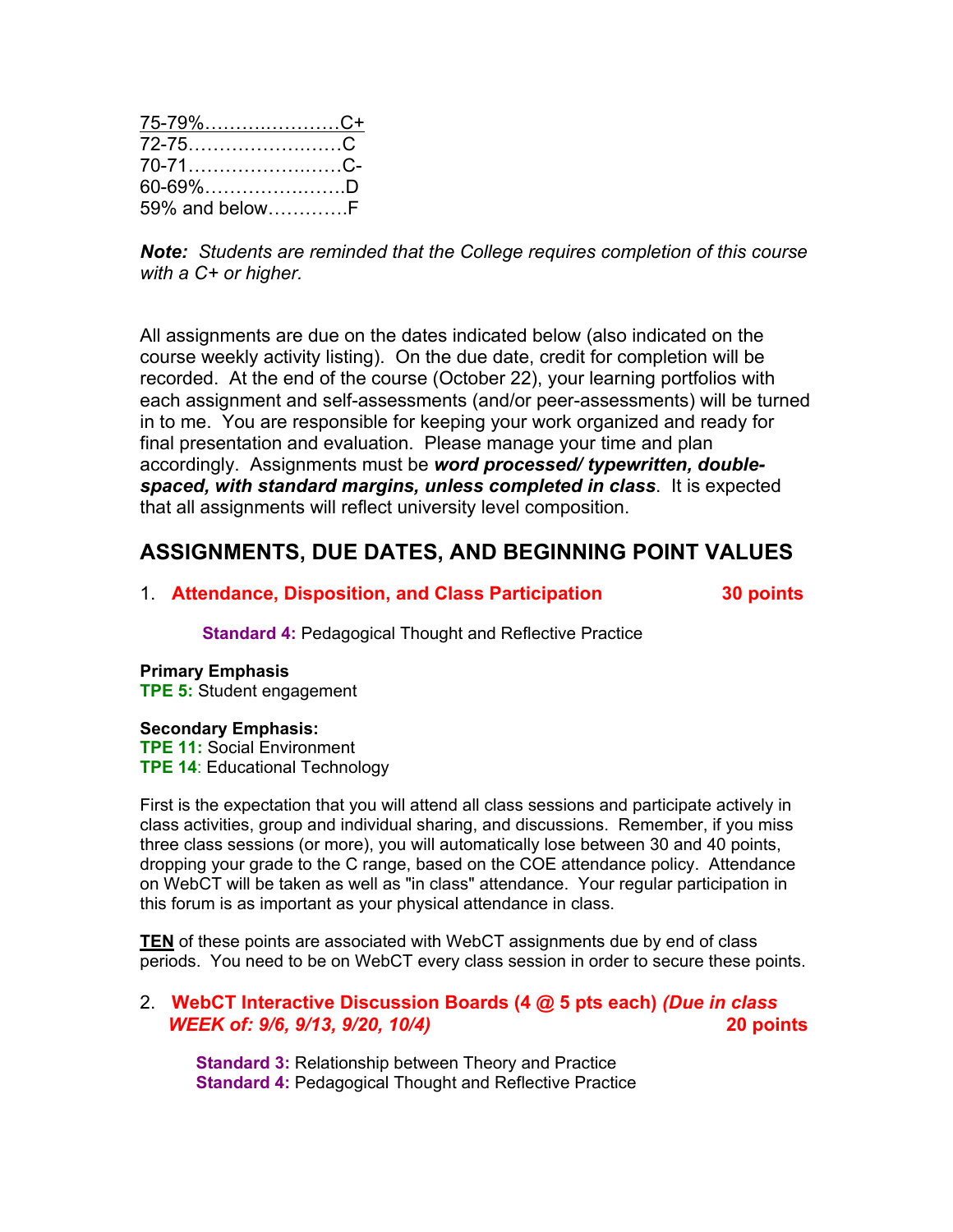#### **May include all Primary and Secondary TPE Emphasis (see complete listing in Assignment 5)**

WebCT interactive discussion boards are one way for learning communities to entertain and respond to questions, reflections, insights, or concerns regarding course content. They also facilitate relationships between students and professors. Your peers or course professor will respond to entries with clarifying questions to further your thinking process.

You will be assigned to initiate ONE conversation and to respond to three others. Initiated conversations will be assigned alphabetically.

These 1 to 2 paragraph discussion board "conversations" based primarily on course readings and class discussions will be maintained about every other week and may include the following:

- Summaries, descriptions, or reactions to the topics discussed in class or from readings reflecting understanding of key concepts. Both comments from professor and other students may be reflected in the reading logs.
- Meta-reflections and/or analysis of key concepts, particularly in terms of the connections that can be made between class discussions and teaching English language learners, with specific examples from student teaching experiences, school observations, or other personal experiences in diverse settings. It is critical that direct connections are made with teaching experiences in the form of anecdotes, case studies, or narratives.
	- Entries will be graded according to comprehensiveness, insightful connections, and "deep understanding" of the issues. The class discussion board should address instructional concerns, school structures, teaching strategies, and school environments related to social justice and equity in diverse settings. In addition to grading each entry, I will personally respond to 6 random entries per due date.

You are responsible for (1) self-assessment for each of your entries and (2) providing a printed version of each one of your entries/responses in your final learning portfolio (Due October 23).

#### 3. **Teaching Methods Workshop** *(DUE week of 9/27; 5 pts individual, 5 pts group)* **10 points**

**Standard 5**: Equity, Diversity, and Access to the Core Curriculum **Standard 8:** Pedagogical Preparation for Subject-Specific Content Instruction

#### **Primary Emphasis**

- **TPE 1:** Specific Pedagogical Skills for Subject Matter Instruction
- **TPE 4:** Making Content Accessible
- **TPE 5:** Student engagement
- **TPE 7:** Teaching English Learners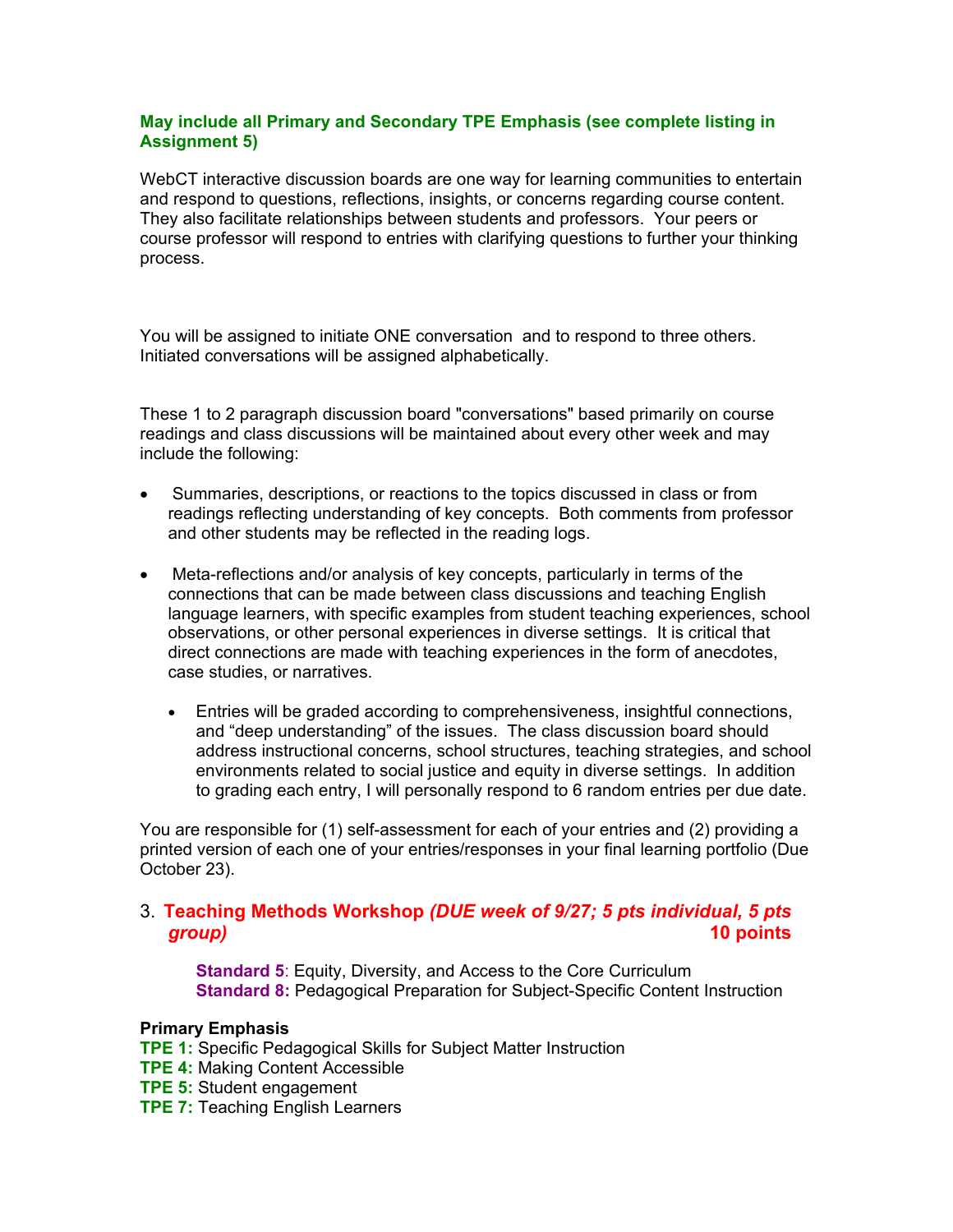#### **Secondary Emphasis:**

**TPE 6:** Developmentally Appropriate Teaching Practices **TPE 11:** Social Environment

- For this assignment you will practice working in your SJ & E groups by preparing a SDAIE, Culturally Responsive Teaching, Standards for Effective Pedagogy, OLE, Differentiated Instruction, or Banks' 5 dimensions lesson for your peers using children's SJ & E literature based on SDAIE basics, class discussions, and reading materials assigned.
- Your groups will be responsible for modeling the assigned methods characteristics presented to the class thus far.

You are responsible for (1) working collaboratively with your colleagues, (2) demonstrating professional "teacher" behaviors (as taught in T & L class), (3) evaluating your peers' demonstrations, and (4) your self-evaluation as part of your final learning portfolio (Due Oct 23).

#### 4. **Multicultural/ Multilingual Research Review (written** *DUE on WebCT week of 10/11)* **10 points**

**Standard 11.c :** Preparation to use Educational Ideas and Research

#### **Primary Emphasis**

**TPE 7:** Teaching English Learners

#### **Secondary Emphasis:**

**TPE 14**: Educational Technology

- **TPE 15: Social Justice and Equity** 
	- For this assignment you are to go to the CSUSM Library website, find and select two journal articles published in the last 5 years on Multicultural, Bilingual, or Multilingual Elementary Education. I will model this exercise in class.
	- You will **read both** articles and provide a **one page summary including a one paragraph reaction to one piece**.
	- Refer to the APA website for correct electronic reference listing at http://www.apastyle.org/elecsource.html.
	- You will be expected to present a 5 minute quick-talk on **one of your articles** during the course of the semester.
	- 10 points are allotted for each written review and 5 points are for your presentation.
	- Following each presentation, your peers will assess your presentation quality and provide verbal feedback. I will provide immediate feedback as well.
	- You will be **selected randomly** to present your articles **beginning the week of September 6**. **Please be prepared.**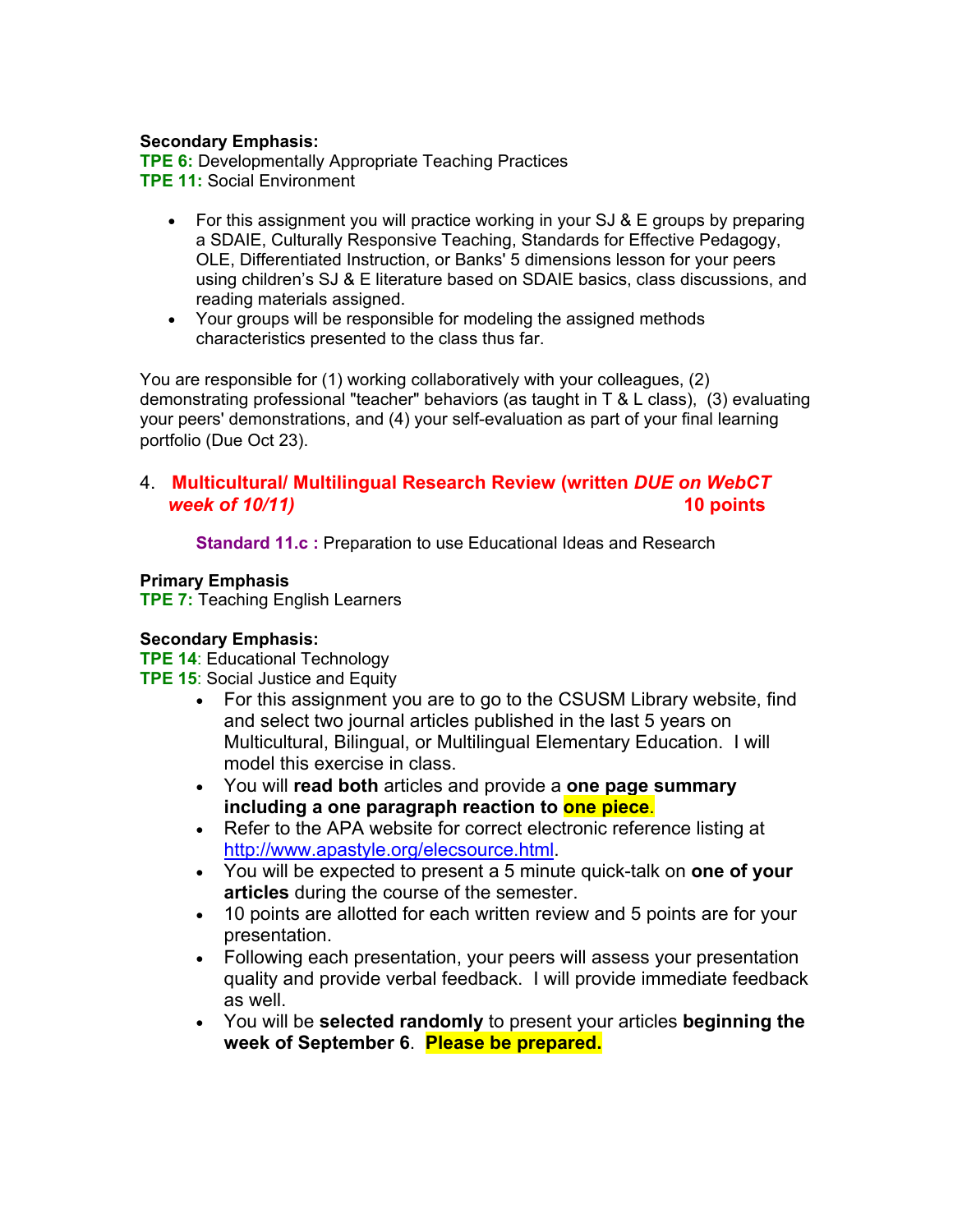#### 5. **Literature-based Social Justice Thematic Unit (Written Due week of 10/11, Presentations weeks of 10/11 & 10/19)**

 **30 points**

 **Standard 7.a.b:** Preparation to Teach Reading-Language Arts **Standard 13: Preparation to Teach English Learners** 

#### **Primary Emphasis**

- **TPE 1:** Specific Pedagogical Skills for Subject Matter Instruction
- **TPE 4:** Making Content Accessible
- **TPE 5:** Student engagement
- **TPE 7:** Teaching English Learners

#### **Secondary Emphasis:**

- **TPE 3:** Interpretation and Use of Assessments
- **TPE 6:** Developmentally Appropriate Teaching Practices
- **TPE 11:** Social Environment
- **TPE 14**: Educational Technology
- **TPE 15: Social Justice and Equity**

#### **Part I: Critical Assessment Task (CATs) (15 pts)**

- In groups of 3-4 (NO EXCEPTIONS), you will have the opportunity to develop a literature-based social justice and equity thematic unit that will include appropriate literature selections reflecting multicultural perspectives for students in grades K-2, 3-6, or 7-8.
- Choose six powerful children's multicultural selections that should be the center of curriculum focused on social justice and equity issues for different times throughout a specified time of the year.
- This plan should include an **outline of how the multicultural books will be used throughout the specified time of the year** and a justification (explanation) of the selections made.
- At least three of the books must be bilingual (English and another language) with a brief discussion of how "primary language support" will be incorporated into the unit.
- Using the books as your foundation, write **four** detailed reading and writing lesson plans that will clearly delineate how every child will be successful by providing universal access to diverse students (e.g., gifted, English learners, special needs, non-readers, poor).
- **AT LEAST ONE LESSON MUST BE TOTALLY SDAIE IN NATURE.**
- Applying the CULTURALLY RESPONSIVE METHODOLOGY criteria discussed AND PRESENTED DURING THE WORKSHOP, include METHODS SPECIFIC activities in your comprehensive lesson plans, AND IDENTIFY THE METHOD USED.
- Ask yourselves the following questions about each one of your original lesson plans:
- Does the lesson use visuals, manipulatives, realia, drama, or other techniques that would facilitate understanding?
- Does the lesson take into consideration the varying English proficiencies of language minority students?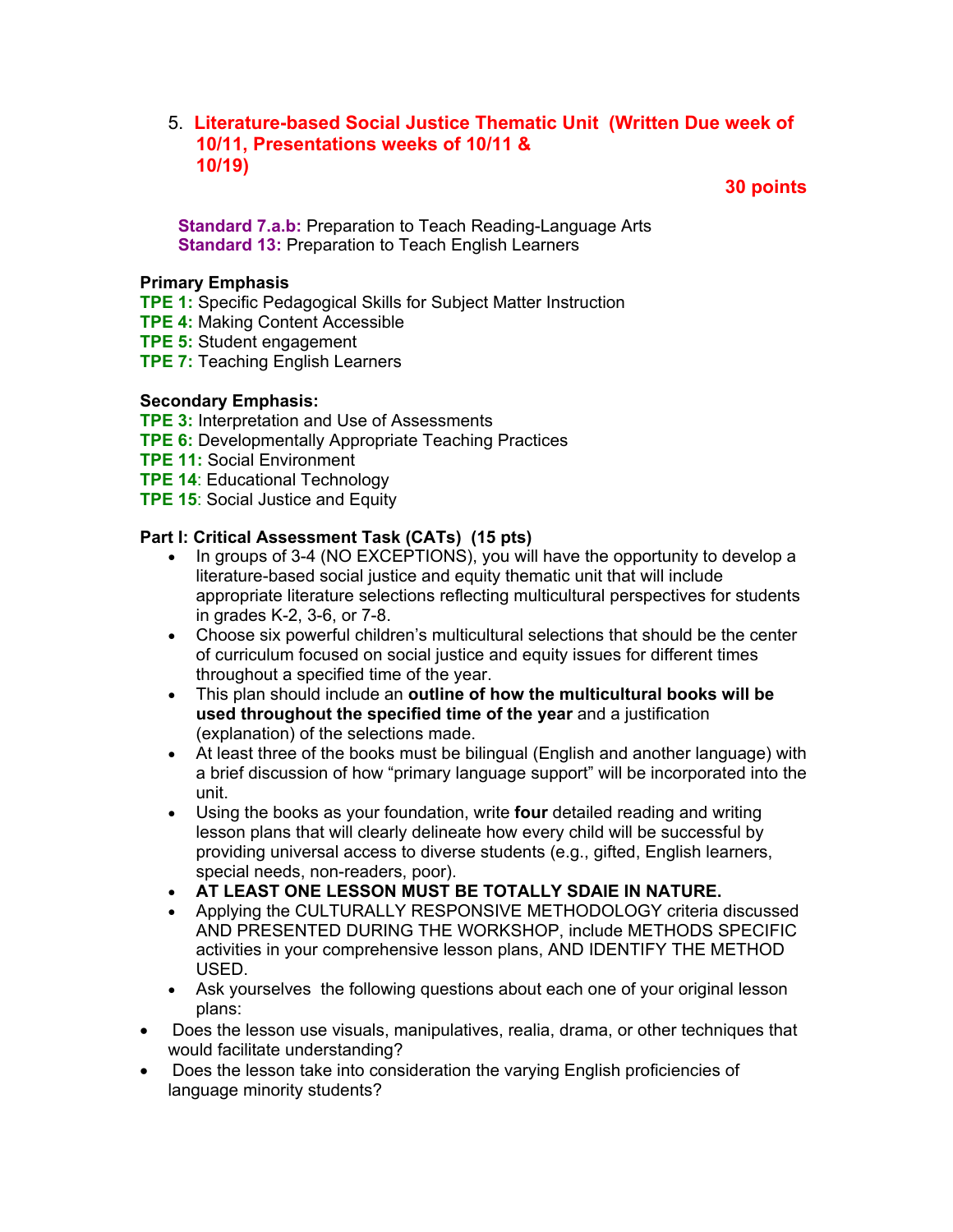- Do the lesson strategies incorporate group collaboration, cooperative learning activities, peer assistance, or other work-group techniques?
- Does the lesson incorporate the language and culture of language minority students?
- Is the curriculum reflected in the lesson challenging and not watered-down?
- Does the lesson include the 7-Intelligences and/or multiple modalities?
- Are the community/parents of English learners included in the unit of study?

#### **The format of the literature-based social justice and equity thematic unit should include:**

- 1. Focus of the unit and brief summary of each book.
- 2. Grade level this unit is appropriate for.
- 3. Outline/plan of how the books will be used throughout the specified time of the year.
- 4. Reading and writing lesson plan that will identify standards being covered.
- 5. Identify Assessment strategies: How you will determine students learned what you intended (how you will assess them)?
- 6. Primary language support component of the unit plan.
- 7. Appropriate accommodations and support for the wide variety of students in CA classrooms (be specific).
- 8. A list of your books on the WebCT for your colleagues future use.

#### **Part II: Roundtable Discussion and Presentation Sessions (30 minutes each group) (10 pts)**

Panel roundtables will be set up to provide space for each group to present/display their literature selections and/or units and Powerpoint lesson demonstrations (CATs). Other class members will listen/ participate to the discussions.

Note: Dr. Alice Quiocho has developed an excellent website with a bibliography of children's literature and multicultural books that could be a great resource for you (http://www.csusm.edu/Quiocho).

#### **Part III: Self and Group Assessment (5 pts)**

As part of this assignment you will describe your role as an individual working as a group member including personal and group responsibilities. You will determine whether points should be deducted based on the quality of this culminating experience.

\_\_\_\_\_\_\_\_\_\_\_\_\_\_\_\_\_\_\_\_\_\_\_\_\_\_\_\_\_\_\_\_\_\_\_\_\_\_\_\_\_\_\_\_\_\_\_\_\_\_\_\_\_\_\_\_\_\_\_\_\_\_\_\_\_\_\_\_\_\_

100 points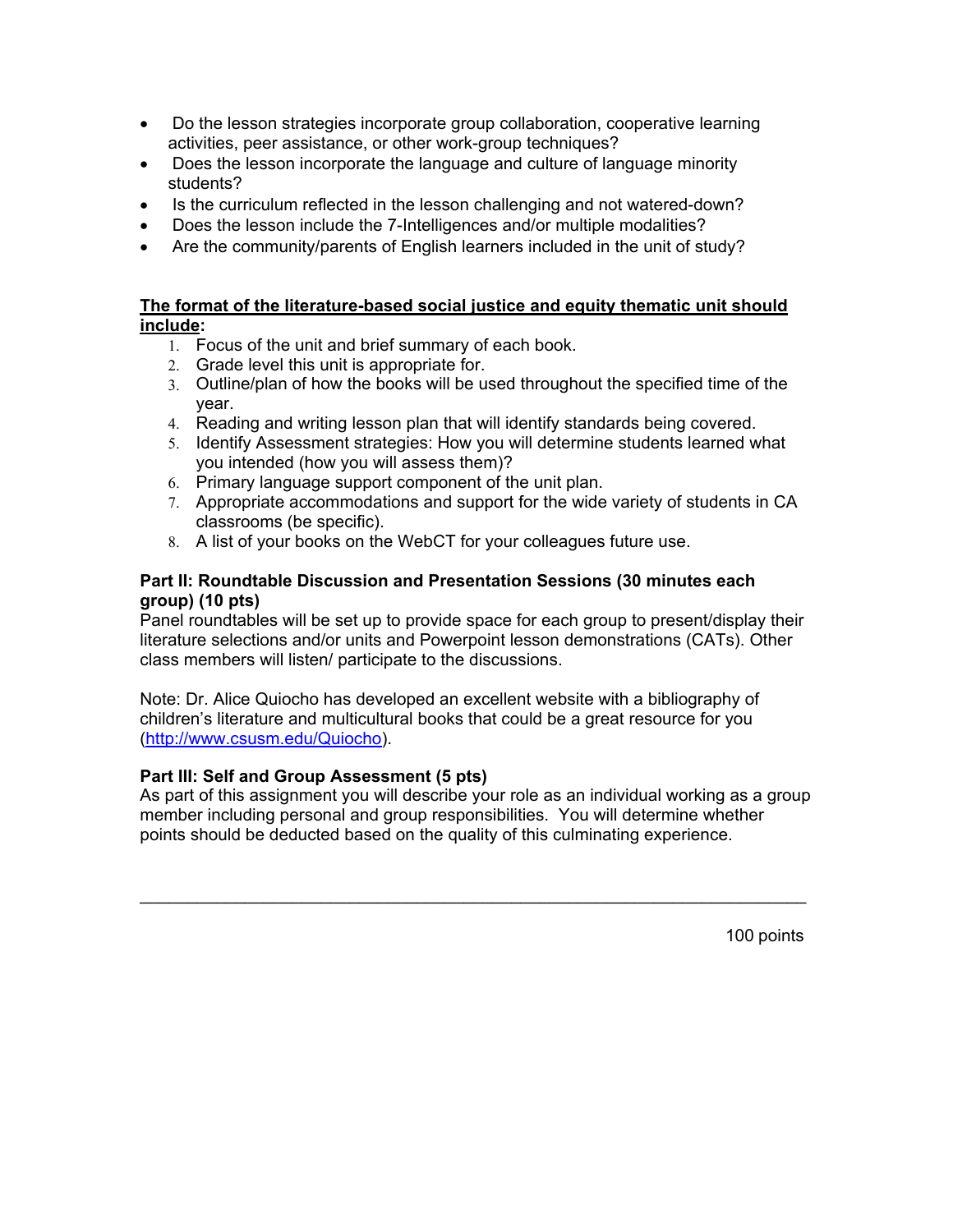## **TEACHER PERFORMANCE EXPECTATIONS (TEP)**

## **DISCUSSION BOARD INTERACTIVE JOURNAL ENTRIES/ RESPONSES (20 points) – Scoring Rubric**

| <b>Criteria</b>                                         | <b>Developing</b><br>6 pts<br><b>Deducted</b>                                                                                                                                                                                       | <b>Nearly</b><br><b>Meets</b><br>4 pts<br><b>Deducted</b>                                                                                                                                                                                                               | <b>Meets</b><br>2 pts<br><b>Deducted</b>                                                                                                                                                                                                               | <b>Exceeds</b><br>No pts<br><b>Deducted</b>                                                                                                                                                                                                             |
|---------------------------------------------------------|-------------------------------------------------------------------------------------------------------------------------------------------------------------------------------------------------------------------------------------|-------------------------------------------------------------------------------------------------------------------------------------------------------------------------------------------------------------------------------------------------------------------------|--------------------------------------------------------------------------------------------------------------------------------------------------------------------------------------------------------------------------------------------------------|---------------------------------------------------------------------------------------------------------------------------------------------------------------------------------------------------------------------------------------------------------|
| <b>TPE 4-</b><br><b>Making</b><br><b>Content Access</b> | Although there<br>is some<br>understanding<br>of theory and<br>practice,<br>candidates are<br>unable to<br>demonstrate in<br>their written<br>reflections<br>access to<br>content for<br>ELL <sub>S.</sub>                          | Candidates<br>apply some<br>theories<br>and<br>practice in<br>writing that<br>likely will<br>provide<br>access to<br>content for<br>Els.                                                                                                                                | Candidates<br>apply<br>theories and<br>practice to<br>demonstrate<br>how Els will<br>have access<br>to content as<br>they reflect in<br>writing on the<br>major ideas,<br>concepts,<br>and topics<br>discussed in<br>class and<br>readings.            | Candidates<br>application of<br>theory and<br>practice<br>demonstrate<br>in the<br>reflective<br>writing<br>access to<br>content for<br>all students                                                                                                    |
| TPE-7<br><b>Teaching Englis</b><br><b>Learners</b>      | Candidates<br>demonstrate in<br>their interactive<br>journals that<br>they know and<br>can apply few<br>pedagogical<br>theories,<br>principles, and<br>instructional<br>practices for<br>comprehensive<br>instruction of<br>English | Candidates<br>demonstrat<br>e in their<br>interactive<br>journals<br>that they<br>know and<br>can apply<br>some<br>pedagogic<br>al theories,<br>principles,<br>and<br>instructiona<br>I practices<br>for<br>comprehen<br>sive<br>instruction<br>of English<br>learners. | Candidates<br>demonstrate<br>in their<br>interactive<br>journals that<br>they know<br>and can<br>apply<br>pedagogical<br>theories,<br>principles,<br>and<br>instructional<br>practices for<br>comprehensi<br>ve instruction<br>of English<br>learners. | Candidates<br>demonstrate<br>in their<br>interactive<br>journals that<br>they know and<br>can apply<br>pedagogical<br>theories,<br>principles, and<br>instructional<br>practices for<br>comprehensiv<br>e instruction<br>of ALL<br>English<br>learners. |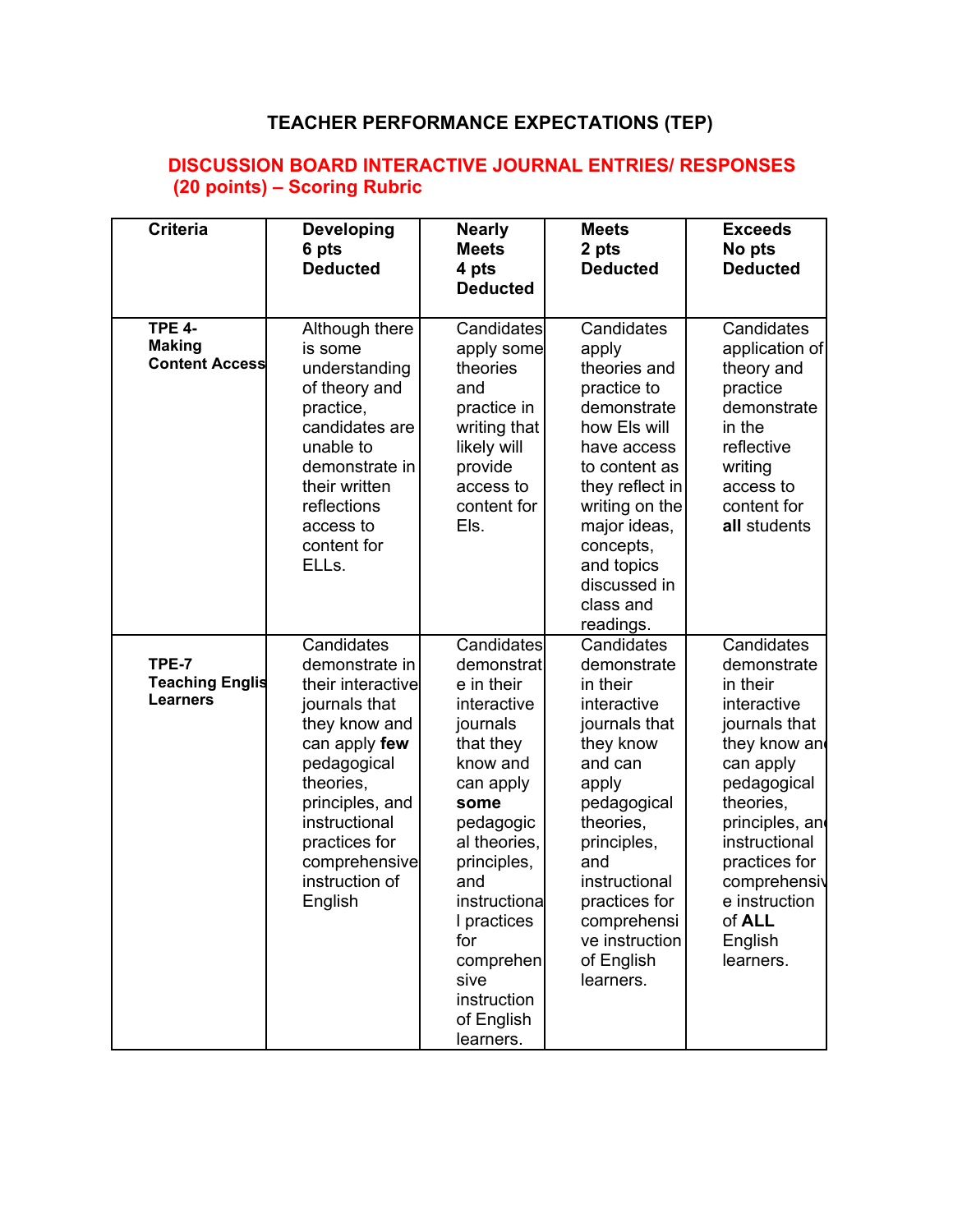## **Teaching Methods Workshop (10 points) – Scoring Rubric**

| <b>Criteria</b>                                                       | <b>Developing</b><br>3 pts<br><b>Deducted</b>                                                                                                                                                                            | <b>Nearly</b><br><b>Meets</b><br>2 pts<br><b>Deducted</b>                                                                                                                                                                                                                                                                                                                 | <b>Meets</b><br>1 pt<br><b>Deducted</b>                                                                                                                                                                                                                                                                                                                                  | <b>Exceeds</b><br>No pts<br><b>Deducted</b>                                                                                                                                                                                                                                                                                                             |
|-----------------------------------------------------------------------|--------------------------------------------------------------------------------------------------------------------------------------------------------------------------------------------------------------------------|---------------------------------------------------------------------------------------------------------------------------------------------------------------------------------------------------------------------------------------------------------------------------------------------------------------------------------------------------------------------------|--------------------------------------------------------------------------------------------------------------------------------------------------------------------------------------------------------------------------------------------------------------------------------------------------------------------------------------------------------------------------|---------------------------------------------------------------------------------------------------------------------------------------------------------------------------------------------------------------------------------------------------------------------------------------------------------------------------------------------------------|
| <b>TPE 4-</b><br><b>Making</b><br><b>Content</b><br><b>Accessible</b> | Teacher<br>candidate is<br>unable to<br>present lesson<br>consistent with<br>pedagogical<br>theories,<br>principles, and<br>instructional<br>practices for<br>making<br>content<br>accessible to<br>English<br>learners. | Candidates<br>can partially<br>determine if<br>lesson<br>presented is<br>consistent with<br>pedagogical<br>theories,<br>principles, and<br>instructional<br>practices for<br>making<br>content<br>accessible to<br>English<br>learners.                                                                                                                                   | Candidates<br>are able to<br>determine if<br>lesson<br>presented<br>makes content<br>accessible to<br>students with<br>different levels<br>of proficiency<br>in English and<br>primary<br>language.                                                                                                                                                                      | Candidates<br>can apply<br>pedagogical<br>theories,<br>principles, and<br>instructional<br>practices for<br>making<br>content<br>accessible to<br>all English<br>learners by<br>offering<br>appropriate<br>presentation.                                                                                                                                |
| <b>TPE 5-</b><br><b>Student</b><br><b>Engagement</b>                  | Candidates of<br>English<br>learners are<br>unaware if<br>lesson<br>presented<br>engages<br>students or is<br>appropriate for<br>the levels of<br>English<br>proficiency and<br>primary<br>language.                     | Candidates of<br>English<br>learners are<br>not always<br>certain if<br>lesson<br>presented<br>clearly<br>communicates<br>objectives,<br>ensures<br>understanding<br>, monitors<br>progress,<br>adjusts<br>instruction<br>according to<br>levels of<br>English<br>proficiency<br>and primary<br>language, and<br>incorporates<br>community<br>resources<br>appropriately. | Candidates of<br>English<br>learners are<br>able to<br>determine if<br>lesson<br>presented<br>clearly<br>communicates<br>objectives,<br>ensures<br>understanding<br>, monitors<br>progress,<br>adjusts<br>instruction<br>according to<br>levels of<br>English<br>proficiency<br>and primary<br>language, and<br>incorporates<br>community<br>resources<br>appropriately. | <b>Teachers</b><br>candidates<br>can confirm<br>that the lesson<br>presented<br>engages ALL<br>English<br>learners in the<br>academic<br>program; and<br>students know<br>objectives,<br>understand<br>key concepts,<br>are aware of<br>their progress,<br>and their<br>home<br>language and<br>culture are<br>part of the<br>classroom<br>environment. |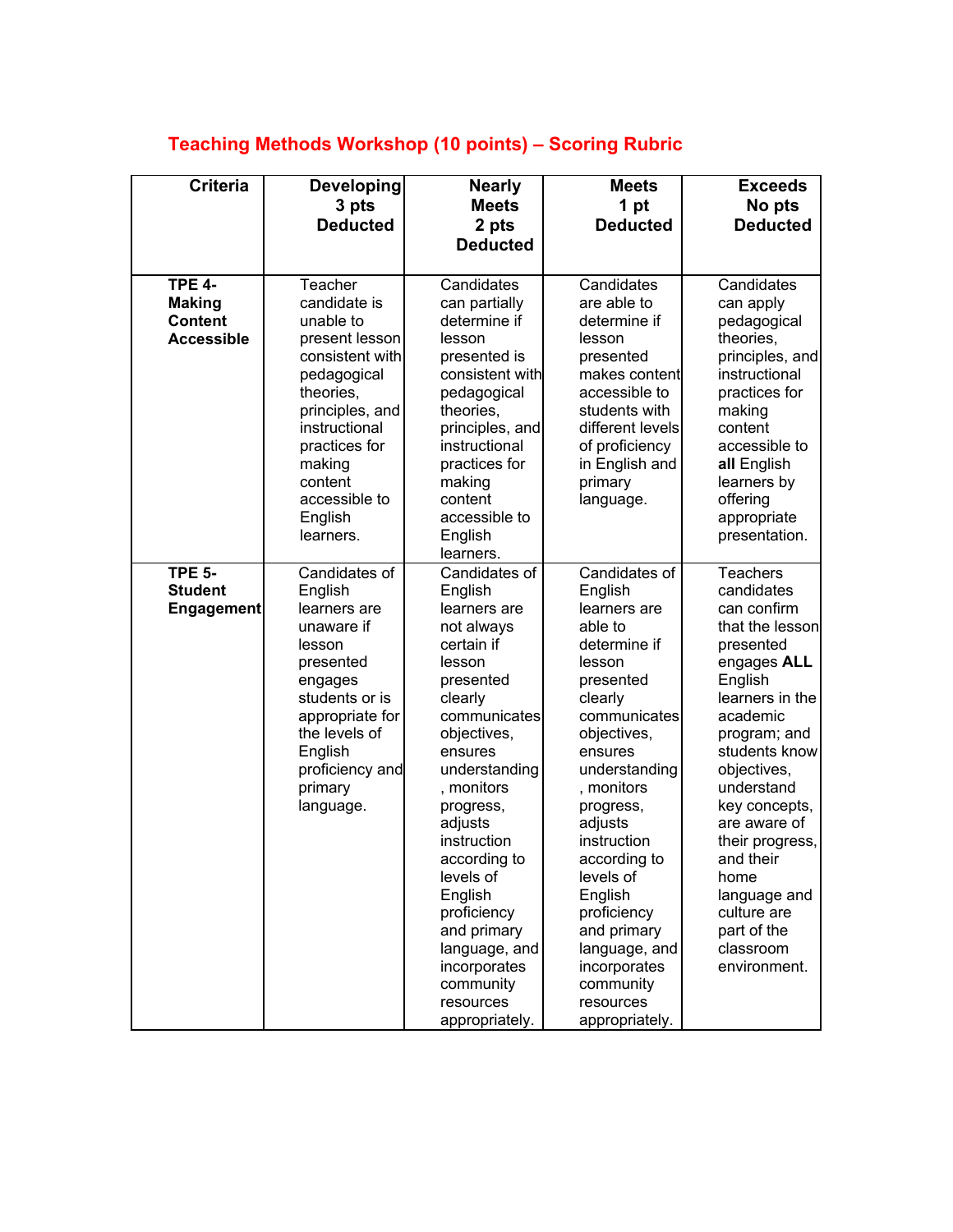## **LITERATURE-BASED SOCIAL JUSTICE THEMATIC UNIT (30 points) – Scoring Rubric**

| <b>Criteria</b>                                           | <b>Developing</b>                                                                                                                                                                | <b>Nearly</b>                                                                                                                                                                                                                                                                                                                                 | <b>Meets</b>                                                                                                                                                                                                                                                                                                                                                                                        | <b>Exceeds</b>                                                                                                                                                                                                                                                                                                                                                   |
|-----------------------------------------------------------|----------------------------------------------------------------------------------------------------------------------------------------------------------------------------------|-----------------------------------------------------------------------------------------------------------------------------------------------------------------------------------------------------------------------------------------------------------------------------------------------------------------------------------------------|-----------------------------------------------------------------------------------------------------------------------------------------------------------------------------------------------------------------------------------------------------------------------------------------------------------------------------------------------------------------------------------------------------|------------------------------------------------------------------------------------------------------------------------------------------------------------------------------------------------------------------------------------------------------------------------------------------------------------------------------------------------------------------|
|                                                           | 6 pts                                                                                                                                                                            | <b>Meets</b>                                                                                                                                                                                                                                                                                                                                  | 2 pts                                                                                                                                                                                                                                                                                                                                                                                               | No pts                                                                                                                                                                                                                                                                                                                                                           |
|                                                           | <b>Deducted</b>                                                                                                                                                                  | 4 pts                                                                                                                                                                                                                                                                                                                                         | <b>Deducted</b>                                                                                                                                                                                                                                                                                                                                                                                     | <b>Deducted</b>                                                                                                                                                                                                                                                                                                                                                  |
|                                                           |                                                                                                                                                                                  | <b>Deducted</b>                                                                                                                                                                                                                                                                                                                               |                                                                                                                                                                                                                                                                                                                                                                                                     |                                                                                                                                                                                                                                                                                                                                                                  |
| <b>TPE 4-Makin</b><br><b>Content</b><br><b>Accessible</b> | Candidates<br>use mostly<br>traditional<br>instructional<br>practices that<br>deny access to<br>the content to<br>non-readers<br>and English<br>learners.                        | Candidates<br>use some<br>instructional<br>practices to<br>make<br>multicultural<br>literature<br>books<br>accessible, but<br>few non-<br>readers and<br>English<br>learners have<br>access to<br>content.                                                                                                                                    | Candidates<br>use a variety<br>of instructional<br>practices to<br>make<br>multicultural<br>literature<br>selections<br>accessible to<br>diverse<br>students.                                                                                                                                                                                                                                       | <b>All students</b><br>have access<br>to the<br>content of<br>multicultural<br>literature<br>books,<br>including<br>non-readers<br>and students<br>with varying<br>levels of<br>English<br>proficiency                                                                                                                                                           |
| TPE-7<br>Teaching En<br><b>Learners</b>                   | Multicultural<br>literature<br>books are not<br>authentic, do<br>not reflect the<br>diversity in<br>schools, and<br>the primary<br>language of<br>students is not<br>considered. | Candidates<br>select some<br>authentic<br>multicultural<br>books, primary<br>language is<br>not included or<br>not well<br>translated,<br>reading and<br>writing<br>activities are<br>inappropriate<br>for levels of<br>proficiency in<br>English and<br>primary<br>language, and<br>assessments<br>are non-<br>existent or<br>inappropriate. | Candidates<br>select<br>authentic<br>multicultural<br>literature<br>books that<br>reflect<br>diversity of the<br>classroom, to<br>include the<br>primary<br>language of<br>English<br>learners,<br>develop<br>reading and<br>writing<br>instructional<br>activities<br>appropriate for<br>levels of<br>proficiency in<br>English and<br>primary<br>language, and<br>create relevant<br>assessments. | Teaching<br>candidates<br>include<br>justification for<br>the selection<br>and purpose<br>of each book,<br>taking into<br>account the<br>varying<br>learning and<br>social needs<br>of individual<br>students or<br>groups in their<br>own<br>classroom.<br>Writing and<br>reading<br>activities meet<br>the academic<br>and social<br>needs of all<br>students. |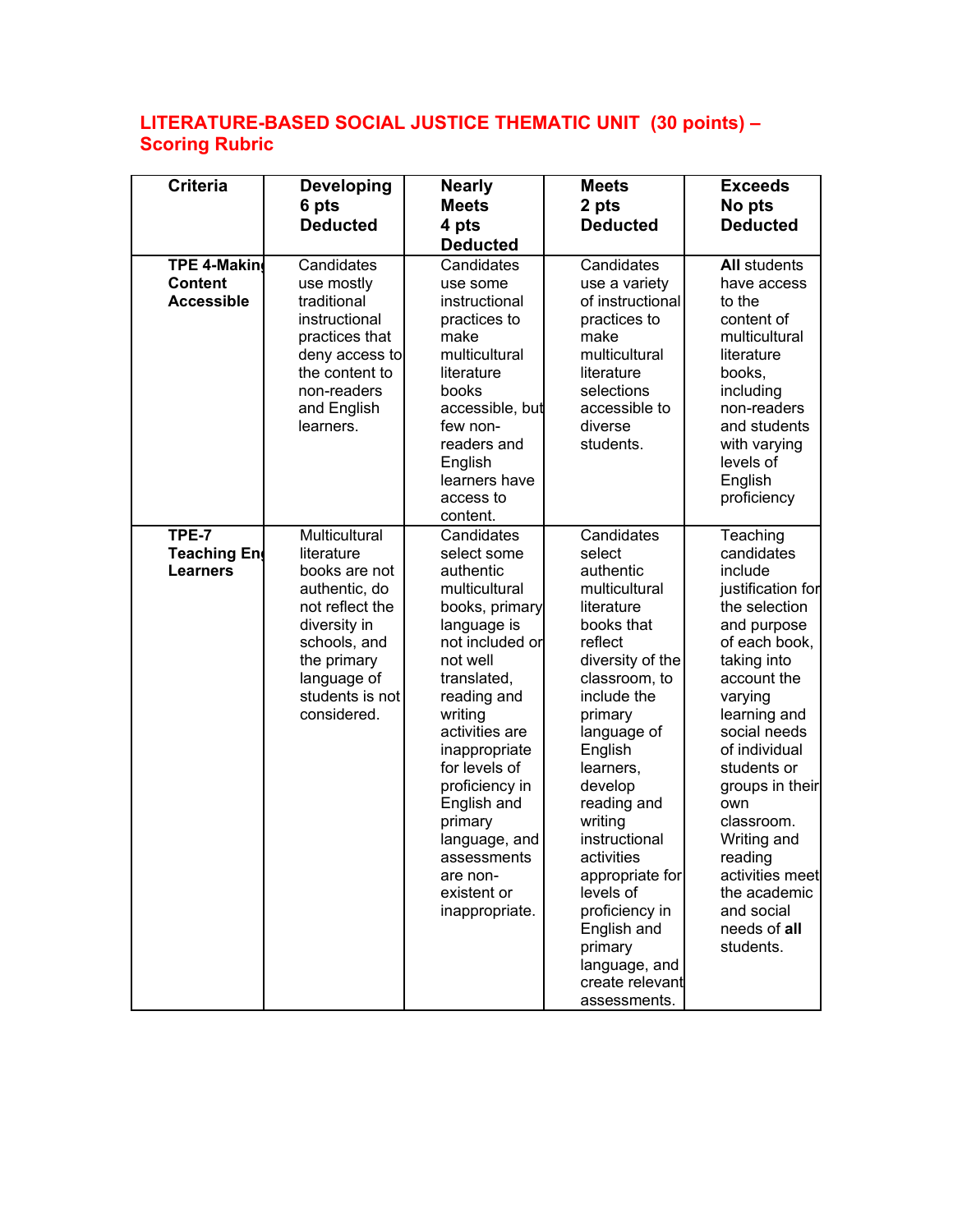## **SDAIE specifications FOR LITERATURE-BASED SOCIAL JUSTICE THEMATIC UNIT – Scoring Rubric**

| <b>Criteria</b>                                                                                      | <b>Developing</b><br>6 pts<br><b>Deducted</b>                                                                                                                                                                                                                              | <b>Nearly</b><br><b>Meets</b><br>4 pts<br><b>Deducted</b>                                                                                                                                                                                  | <b>Meets</b><br>2 pts<br><b>Deducted</b>                                                                                                                                                                                                                               | <b>Exceeds</b><br>No pts<br><b>Deducted</b>                                                                                                                                                                                                                 |
|------------------------------------------------------------------------------------------------------|----------------------------------------------------------------------------------------------------------------------------------------------------------------------------------------------------------------------------------------------------------------------------|--------------------------------------------------------------------------------------------------------------------------------------------------------------------------------------------------------------------------------------------|------------------------------------------------------------------------------------------------------------------------------------------------------------------------------------------------------------------------------------------------------------------------|-------------------------------------------------------------------------------------------------------------------------------------------------------------------------------------------------------------------------------------------------------------|
| <b>TPE 1-</b><br><b>Specific</b><br>pedagogical<br>skills<br>for<br>subject<br>matter<br>instruction | Candidates use<br>very traditional<br>and limited<br>(e.g., lecture<br>only)<br>pedagogical<br>skills for subject<br>matter<br>instruction that<br>prevent<br>understanding<br>of information to<br>English learners                                                       | Candidates use<br>some specific<br>pedagogical<br>skills for subject<br>matter<br>instruction, but<br>many English<br>learners do not<br>have access to<br>the content.                                                                    | Candidates use<br>a variety of<br>specific<br>pedagogical<br>skills for subject<br>matter<br>instruction to<br>English<br>learners.                                                                                                                                    | The specific<br>pedagogical<br>skills for subject<br>matter<br>instruction will<br>incorporate the<br>level of<br>proficiency in<br>English and the<br>primary<br>language.                                                                                 |
| <b>TPE 3-</b><br>Interpretation<br>and use of<br>assessments                                         | Candidates<br>understand and<br>use primarily<br>traditional<br>assessments<br>strategies with<br>English<br>learners.                                                                                                                                                     | Candidates<br>understand and<br>use some<br>informal and<br>formal<br>assessments to<br>determine<br>progress and<br>plan instruction<br>for English<br>learners.                                                                          | Candidates<br>understand and<br>use a variety of<br>informal and<br>formal<br>assessments to<br>determine<br>progress and<br>plan instruction<br>for English<br>learners.                                                                                              | Assessments<br>will also<br>incorporate<br>English<br>learners' levels<br>of proficiency in<br>English and the<br>primary<br>language to<br>develop and<br>modify<br>instruction<br>accordingly.                                                            |
| TPE-4<br><b>Making content</b><br>accessible                                                         | Candidates use<br>mostly<br>traditional<br>instructional<br>practices that<br>do not provide<br>English learners<br>access to<br>content.                                                                                                                                  | Candidates use<br>some<br>instructional<br>practices, but<br>few English<br>learners have<br>access to<br>content.                                                                                                                         | Candidates use<br>a variety of<br>instructional<br>practices to<br>make content<br>accessible to<br>English<br>learners.                                                                                                                                               | <b>All students</b><br>have access to<br>content,<br>including non-<br>readers and<br>students with<br>varying levels of<br>English<br>proficiency.                                                                                                         |
| TPE-5<br><b>Student</b><br><b>Engagement</b>                                                         | Candidates are<br>mostly<br>concerned<br>about covering<br>content to<br>English-only<br>speakers,<br>makes little<br>effort to<br>communicate<br>objectives to<br>EL,<br>understanding<br>is unlikely,<br>instruction does<br>not consider<br>student level of<br>English | Candidates of<br>English learners<br>communicate<br>some objectives<br>clearly,<br>understanding<br>is partial,<br>progress is<br>undetermined,<br>instruction is<br>sometimes<br>adjusted, and<br>community<br>resources are<br>untapped. | Candidates of<br>English learners<br>clearly<br>communicate<br>objectives,<br>ensure<br>understanding,<br>monitors<br>progress, adjust<br>instruction<br>according to<br>level of English<br>proficiency and<br>primary<br>language, and<br>use community<br>resources | All students are<br>engaged in the<br>academic<br>program, know<br>objectives of<br>lessons,<br>understand key<br>concepts, are<br>aware of their<br>progress, and<br>their home<br>language and<br>culture are part<br>of the<br>classroom<br>environment. |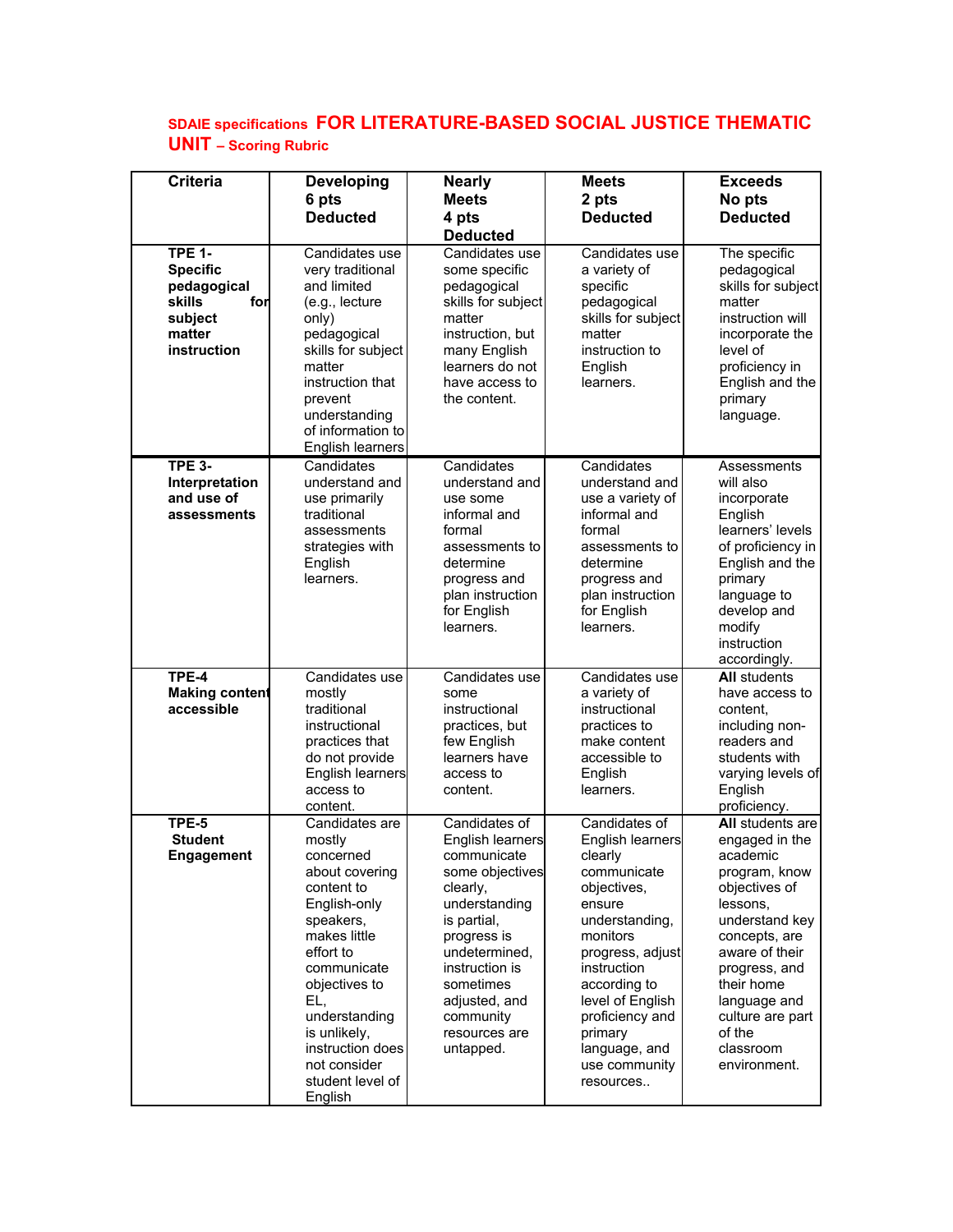|                                                        | proficiency and<br>primary<br>language                                                                                                                                                                                                               |                                                                                                                                                                                               |                                                                                                                                                                                 |                                                                                                                                                                                            |
|--------------------------------------------------------|------------------------------------------------------------------------------------------------------------------------------------------------------------------------------------------------------------------------------------------------------|-----------------------------------------------------------------------------------------------------------------------------------------------------------------------------------------------|---------------------------------------------------------------------------------------------------------------------------------------------------------------------------------|--------------------------------------------------------------------------------------------------------------------------------------------------------------------------------------------|
| TPE-7<br><b>Teaching</b><br><b>English</b><br>learners | Candidates<br>know and can<br>apply few of the<br>pedagogical<br>theories.<br>principles, and<br>instructional<br>practices for<br>English<br>learners.<br><b>English learners</b><br>do not<br>comprehend<br>key academic<br>concepts and<br>ideas. | Candidates<br>know many<br>pedagogical<br>theories.<br>principles, and<br>instructional<br>practices for<br>English<br>learners, but<br>cannot apply<br>them in a<br>comprehensive<br>manner. | Candidates<br>know and can<br>apply<br>pedagogical<br>theories.<br>principles, and<br>instructional<br>practices for<br>comprehensive<br>instruction of<br>English<br>learners. | Candidates<br>know and can<br>apply<br>pedagogical<br>theories.<br>principles, and<br>instructional<br>practices for<br>comprehensive<br>instruction of<br><b>ALL</b> English<br>learners. |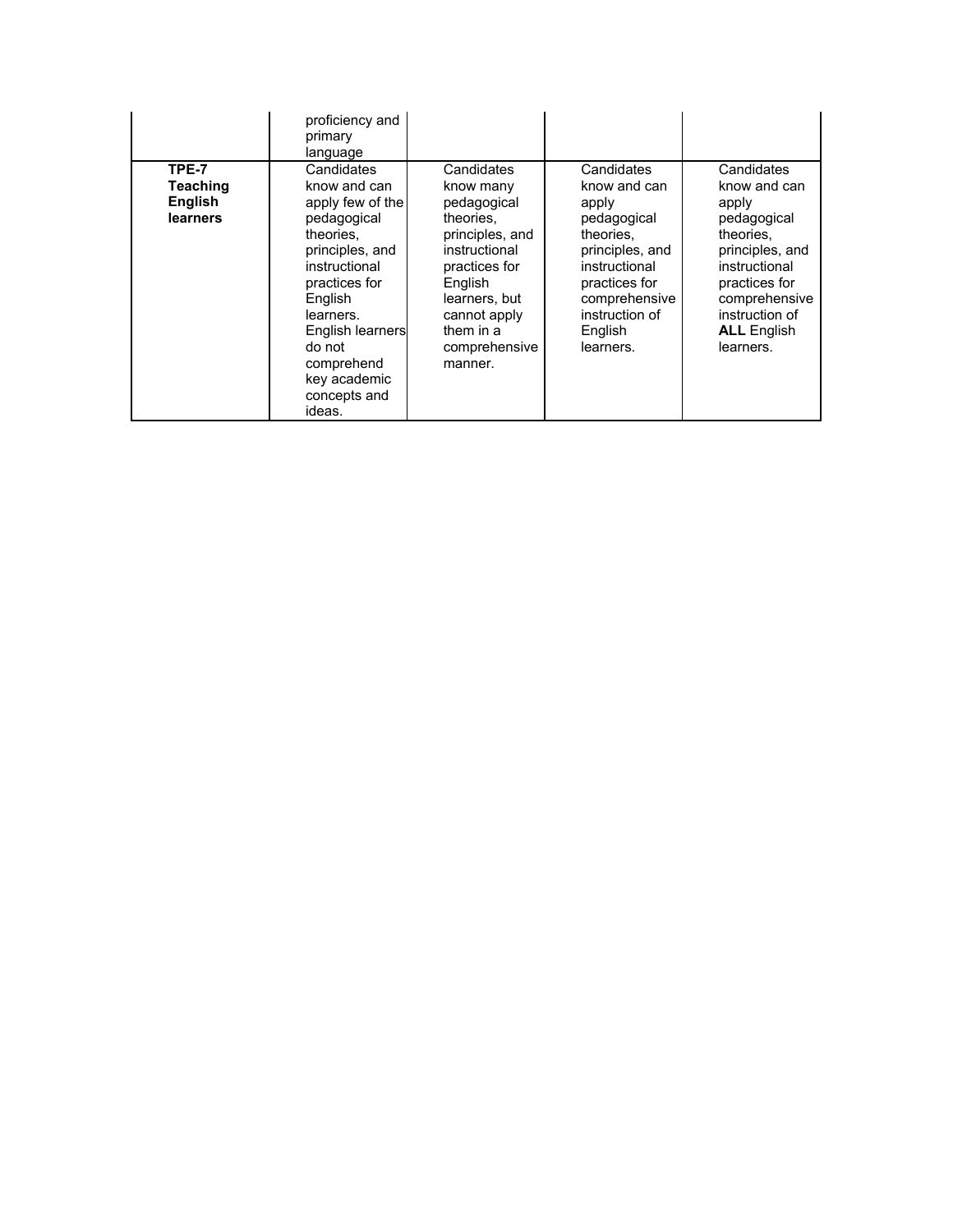

Chapter 1 & 2; Echevarria & Graves 1 & 2

(due) Nothing this week, but check this icon for future assignments due by the end of class *ON SCHEDULED CLASS DAY* either on WebCT or in person.

## *First ½ of class (8am-11:15):*



 $d$ (class activity)

- Introductions via "If I were a color (other than flesh-tones) I would be…because…"
- Random group creation and assignments
	- o M/M Research Reviews (favorite desserts)
	- o Discussion Boards (alphabetic principals)
	- o Workshop (true random)
	- $\circ$  SJ & E unit (true random)
- Course rationale and overview
	- o Hybrid Course structure
		- WebCT component
			- Assignments
	- o Content
		- **Mission Statement**
		- **Social Justice and Equity focus**
- Introduction of today's topics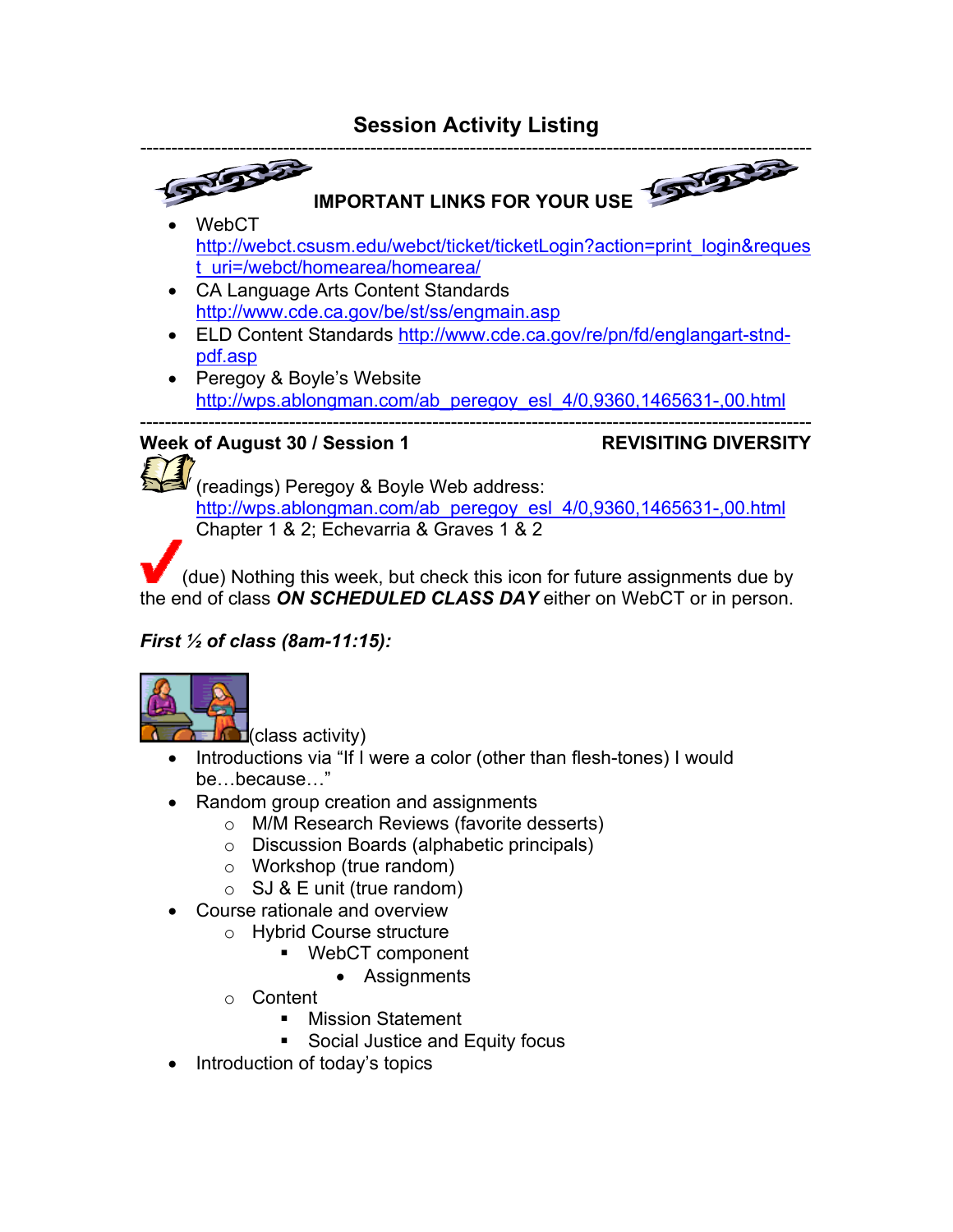(topics) 1. Understanding by Design (UBD) (Wiggins & McTighe, 1998) http://www.pgcps.pg.k12.md.us/~croom/what\_is\_backward\_design.htm

- 2. Five Dimensions of Multicultural Education (MCE) (Banks, 1995) http://depts.washington.edu/centerme/view.htm
- Homework: How do UBD and the Five Dimensions of MCE relate to one another?
	- $\circ$  Create a matrix, diagram, or two paragraph narratives describing this phenomenon and bring to next class meeting.

## *Second ½ of class (WebCT) (12:00pm-3:00pm):*

- 1. Today it is your responsibility to make sure you are able to log on to WebCT. Once there, explore the tools especially ASSIGNMENTS (this is where you turn stuff in), *WebCT Mail* (where we will do a lot of communicating), the DISCUSSION BOARDS, and the CALENDAR.
- 2. Please make sure you review the course syllabus. a. Especially note Assignments, Due Dates, and Beginning Point Values
- 3. *WebCT Mail* me with questions and concerns at your convenience.
- 4. Work on your first Discussion Board (due next week).

#### ------------------------------------------------------------------------------------------------------------ *Week of September 6/ Session 2 SOCIOCULTURAL/ SOCIOHISTORICAL CONTEXT*

Peregoy & Boyle Chapter 3

Discussion Board (DB) #1; on WebCT by 3:00pm on class day. **Students with last names beginning with A-F** are to initiate five DIFFERENT topics for colleagues to respond to in the WebCT Discussion Board. The rest of you may respond to any of the five topics. If you are one of the first five, please post your entry in a timely manner. Thanks!

## *First ½ of class (8am-11:15):*



- $\bullet$  **Administrivia**
- Collect UBD/MCE comparisons, field questions on these topics.
- First five M & M reviews.
- SJ & E Literature Analysis
	- $\circ$  Topic identification and selection for final SJ & E Units.
- Introduce and present topics for the day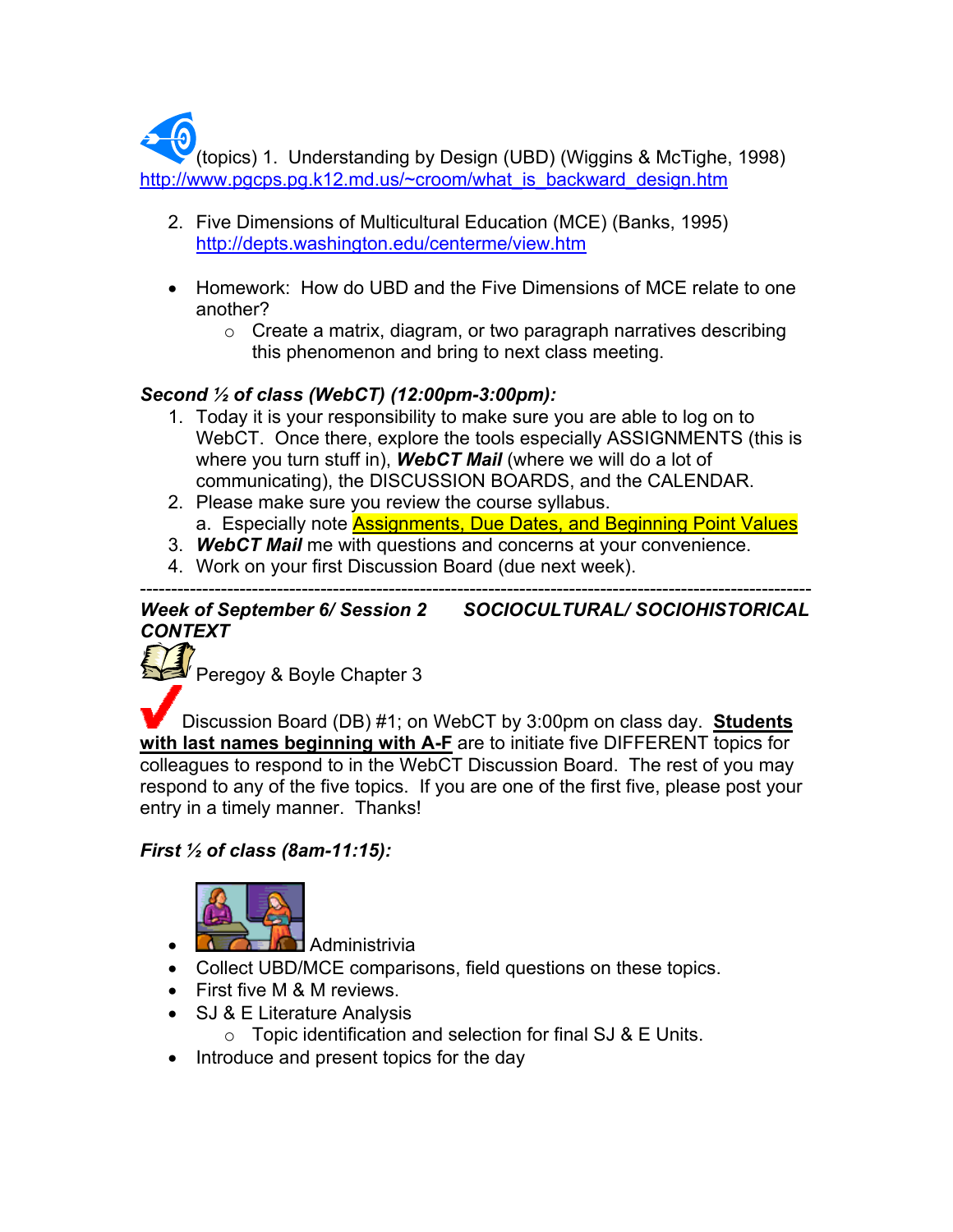1. Culturally Responsive Teaching (CRT) (Gay, 2000; Ladson-Billings, 1992) http://www.intime.uni.edu/multiculture/curriculum/culture/Teaching.htm

 2. Standards for Effective Pedagogy (SEP) (Tharp,et. al, 2002) http://www.crede.ucsc.edu/research/pdd/5stand\_evidence.html

## *Second ½ of class (WebCT) (12:00pm-3:00pm):*

- 1. Complete and submit DB #1 by 3:00pm on day of class.
- 2. Go to internet activities on Peregoy & Boyle's website http://wps.ablongman.com/ab\_peregoy\_esl\_4/0,9360,1465635-,00.html
- 3. Please choose ONE activity to complete and turn in via *WebCT MAIL* by 3:00pm on day of class OR
- 4. Use the internet to find out who why Jim Cummins and Ron Unz will probably never by best friends.
	- a. Document your findings in a succinct paragraph and turn in via *WebCT MAIL* by 3:00pm on day of class.
- 5. Homework: How do CRT and SEP relate to one another?
	- a. Create a matrix, diagram, or two paragraph narratives describing this phenomenon and bring to next class meeting.

#### ------------------------------------------------------------------------------------------------------------ *Week of September 13/ Session 3 INTRODUCTION TO SDAIE AND DIFFERENTIATED INSTRUCTION*

Peregoy & Boyle Chapter 4; Echevarria & Graves 3

DB # 2: on WebCT by 3:00pm on class day. **Students with last names beginning with G-K**, you're up!

## *First ½ of class (8am-11:15):*



- **<u>H</u>** Administrivia
- Collect CRT/ SEP comparisons, field questions on these topics.
- Second five M & M reviews.
- Introduce and present topics for the day.



1. Specially Designed Academic Instruction in English (SDAIE) http://www.intranet.csupomona.edu/~tassi/sdaie.htm

 2. Differentiated Instruction (Tomlinson, 2000) http://members.shaw.ca/priscillatheroux/differentiating.html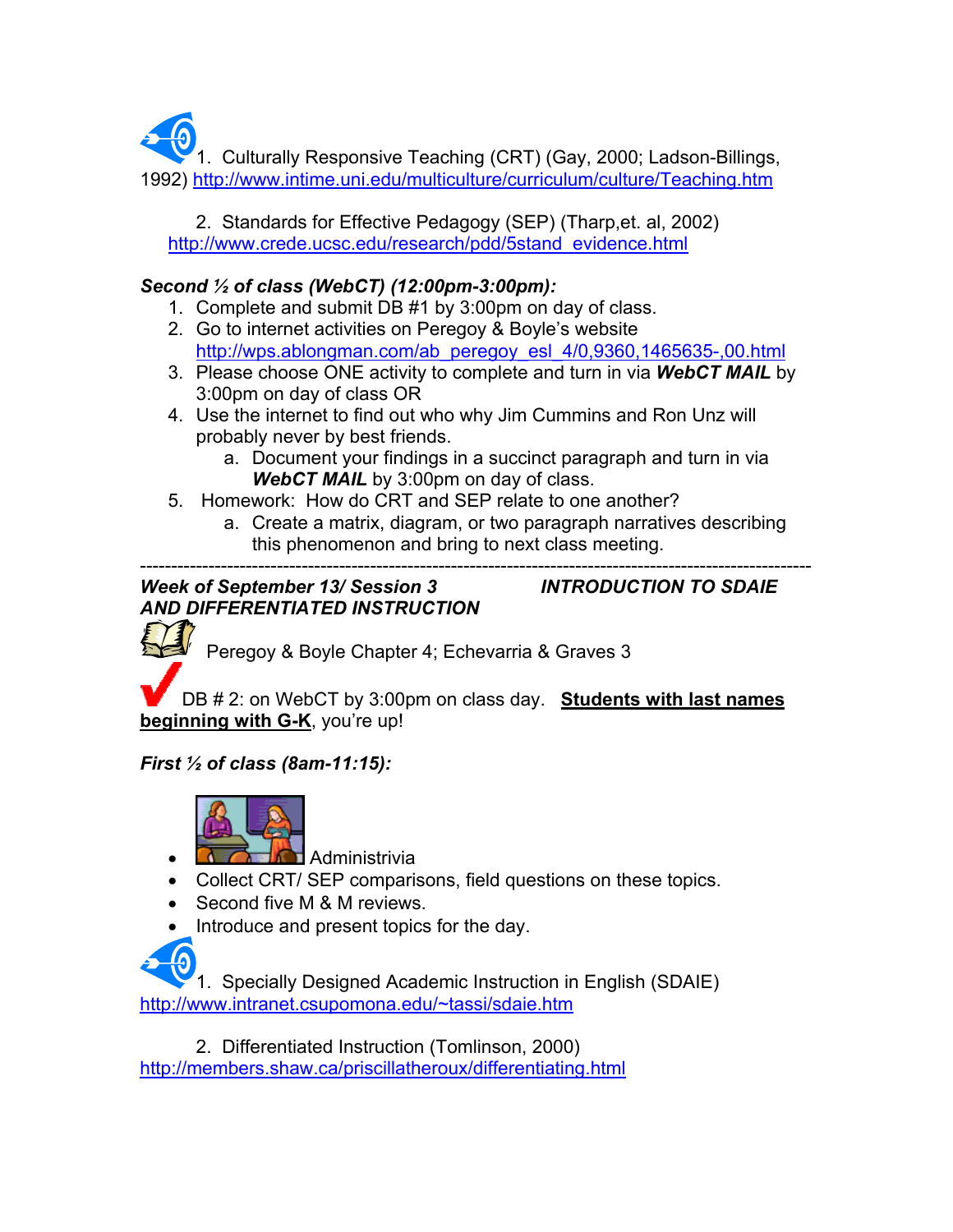## *Second ½ of class (WebCT) (12:00pm-3:00pm):*

- 1. Complete and submit DB #2 by 3:00pm on day of class.
- 2. Go to ESSAYS in CHAPTER 3 on Peregoy & Boyle's website

http://wps.ablongman.com/ab\_peregoy\_esl\_4/0,9360,1465657-,00.html

- a. Respond to 4 of the 7 questions (your choice)
- b. Type answers in the spaces provided
- c. When you have answered 4 questions, hit the submit button
- d. Please print your answers and bring them to class next week

### ------------------------------------------------------------------------------------------------------------ *Week of September 20/ Session 4 COMPARING AND CONTRASTING METHODOLOGIES*

Peregoy & Boyle Chapter 5 & 6; Echevarria & Graves 7

DB # 3: on WebCT by 3:00pm on class day. **Students with last names beginning with L-P** people, you're up!

## *First ½ of class (8am-11:15):*



- **<u></u> Administrivia**
- Review WebCT work, field questions on these topics.
	- o Break into four groups where all 7 questions are covered.
	- $\circ$  Jigsaw questions (1-2; 3-4; 5-6; 7 and reflect)
- Second five M & M reviews.
- Introduce and present topics for the day.



- 1. Comparison Matrix (in class Activity)
- 2. Form 6 groups of your choosing

a. In these groups design a matrix that compares and contrasts UBD; Banks' 5 Dimensions of MCE; CRT; SEP; SDAIE; and Differentiated Instruction.

b. Be prepared to present your work to colleagues today.

## *Second ½ of class (WebCT) (12:00pm-3:00pm):*

- 1. Complete and submit DB #3 by 3:00pm on day of class.
- 2. Read this article http://www.uv.es/RELIEVE/v4n1/RELIEVEv4n1\_3.htm
	- a. Identify which teaching methodology(ies) being utilized by the teachers described in the work in two paragraphs or a comprehensive bulleted list.
	- b. Identify the method(s) and justify your rationale for choice.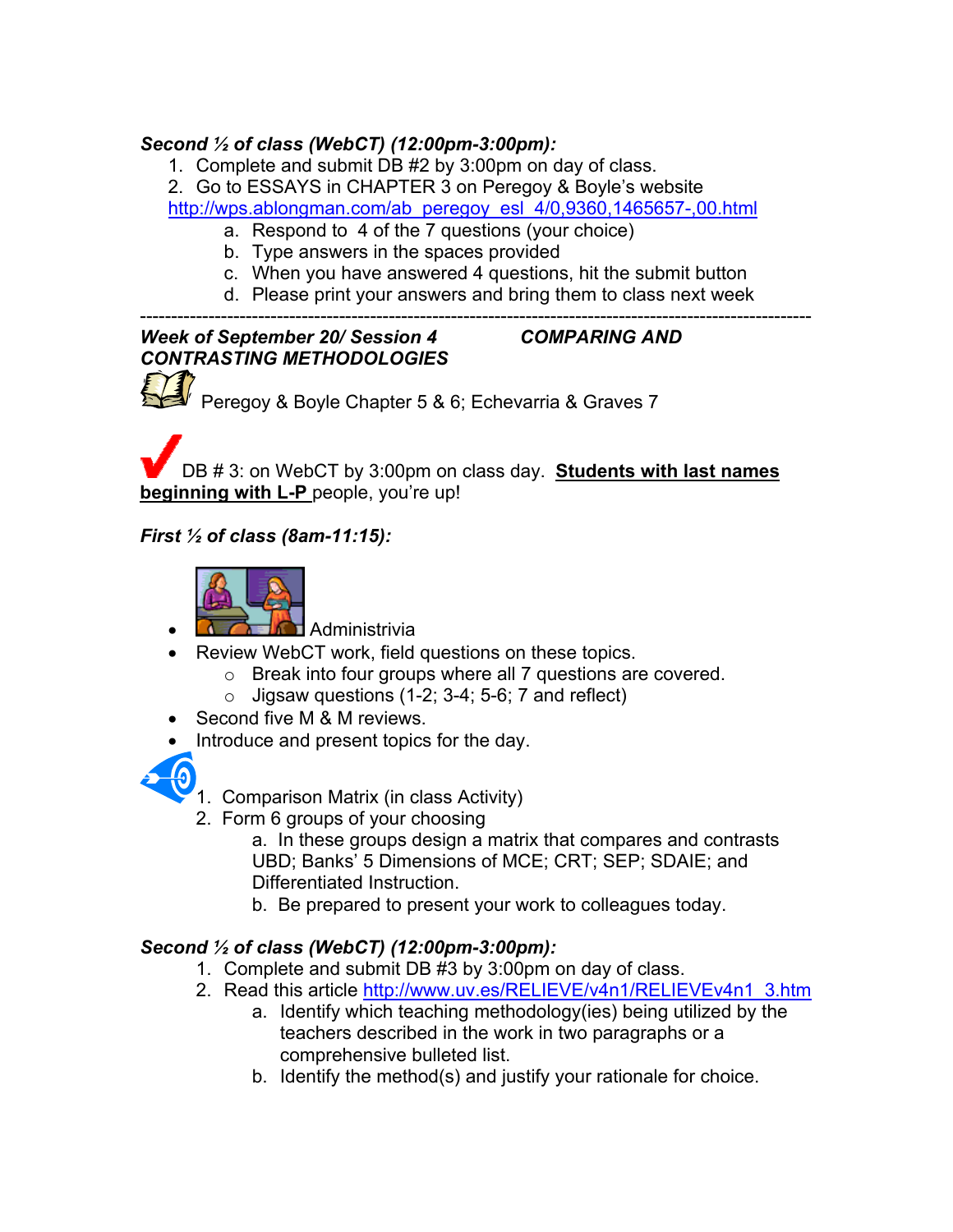c. Please turn this work in by the end of class (3pm) on *WebCT Mail.*

#### ------------------------------------------------------------------------------------------------------------ *Week of September 27/ Session 5 PREPARING FOR METHODS WORKSHOPS*

Peregoy & Boyle Chapter 6 & 7

Take a break, nothing due, but please begin to work on your final SJ & E project now. You will thank me later  $\odot$ .

## *First ½ of class (8am-11:15):*



- $\blacksquare$  Administrivia
- Review WebCT work, field questions on these topics.
- Third five M & M reviews.
- Introduce and present topics for the day.



1. Presentation guidelines and logistics.

a. In previously identified groups you all will "pick" a methodolgy (via representative choosing) and SJ & E children's literature by Paula Pollaco

b. Next week groups will present a "lesson" using the story an methodology selected.

c. The goal is to MODEL the method for classmates to see for their own future use.

d. You will be graded by your peers and provide a self-reflection of your work on this assignment.

e. Groups will have the rest of this class period to work on this task and all of the  $2^{nd}$   $\frac{1}{2}$  of class.

f. I am available until 11:15 to conference with students on an as need basis.

## *Second ½ of class (WebCT) (12:00pm-3:00pm):*

1. Please have ONE representative from your group WebCT Mail me with a one paragraph report of your plans for the presentation by 3pm on the day of class.

#### ------------------------------------------------------------------------------------------------------------ *Week of October 4/ Session 6 TEACHING METHODS WORKSHOPS*

 Peregoy & Boyle Chapter 8 & 9; collegiate scan remainder of Echevarria & Graves